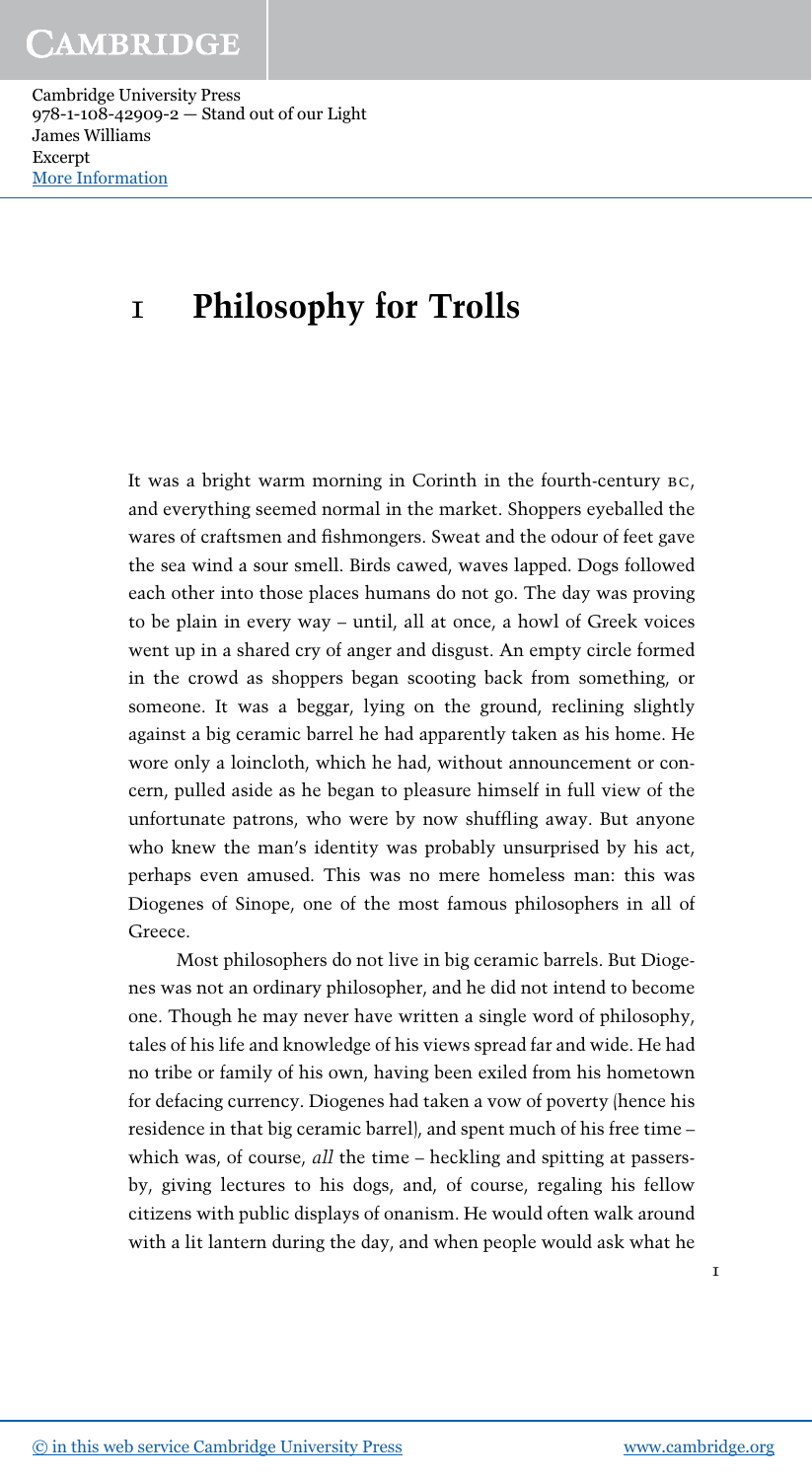## STAND OUT OF OUR LIGHT

was doing, he would say, "I'm looking for an honest man." When asked what he thought was the most beautiful thing in the world, Diogenes replied, "Freedom of speech." At the same time, it's said that he attended lectures by other luminaries of the age, including Plato, just to disrupt them by eating loudly. He was notorious for being offensive, impulsive, and downright rude. Diogenes' presence was not a safe space. Today, we would no doubt call him a "troll."

Yet despite his notoriety, or perhaps because of it, he caught the attention of a very powerful man: Alexander the Great, arguably the most powerful person in the world at the time. In fact, Alexander so admired this Greek oddity, this famed philosopher-troll, that he's reported to have said, "If I were not Alexander, I should wish to be Diogenes."<sup>1</sup>

One day, Alexander finally paid Diogenes a visit. On the day in question, Diogenes was sunning himself in the grounds of the Craneum, a gymnasium in Corinth. Alexander approached Diogenes, flanked by what must have been an imposing retinue of bodyguards, servants, and soldiers, and fawningly expressed his admiration for this pitiful-looking homeless man wearing only a loincloth, lying on the ground before him. Then – perhaps it was on impulse, or perhaps it was by design – Alexander made Diogenes a remarkable offer: he promised to grant him any wish he desired. All Diogenes had to do was name it, and it would be done.

The air must have been thick with anticipation. How would Diogenes respond? Any offer, even a very good one, imposes an obligation on the person receiving it. This includes, at minimum, an obligation to perform one's gratefulness for having been offered anything at all, even if the offer is ultimately declined. However, even though he was a beggar, Diogenes was not really the grateful type. How, then, would he reply? Would he finally drop his trollish persona in the face of this lifechanging offer? Would Diogenes ask Alexander to annul his exile from Sinope so he could return to his hometown after all these years? Or might he decline to consider Alexander's offer at all? Would the cranky philosopher-troll even bother to respond?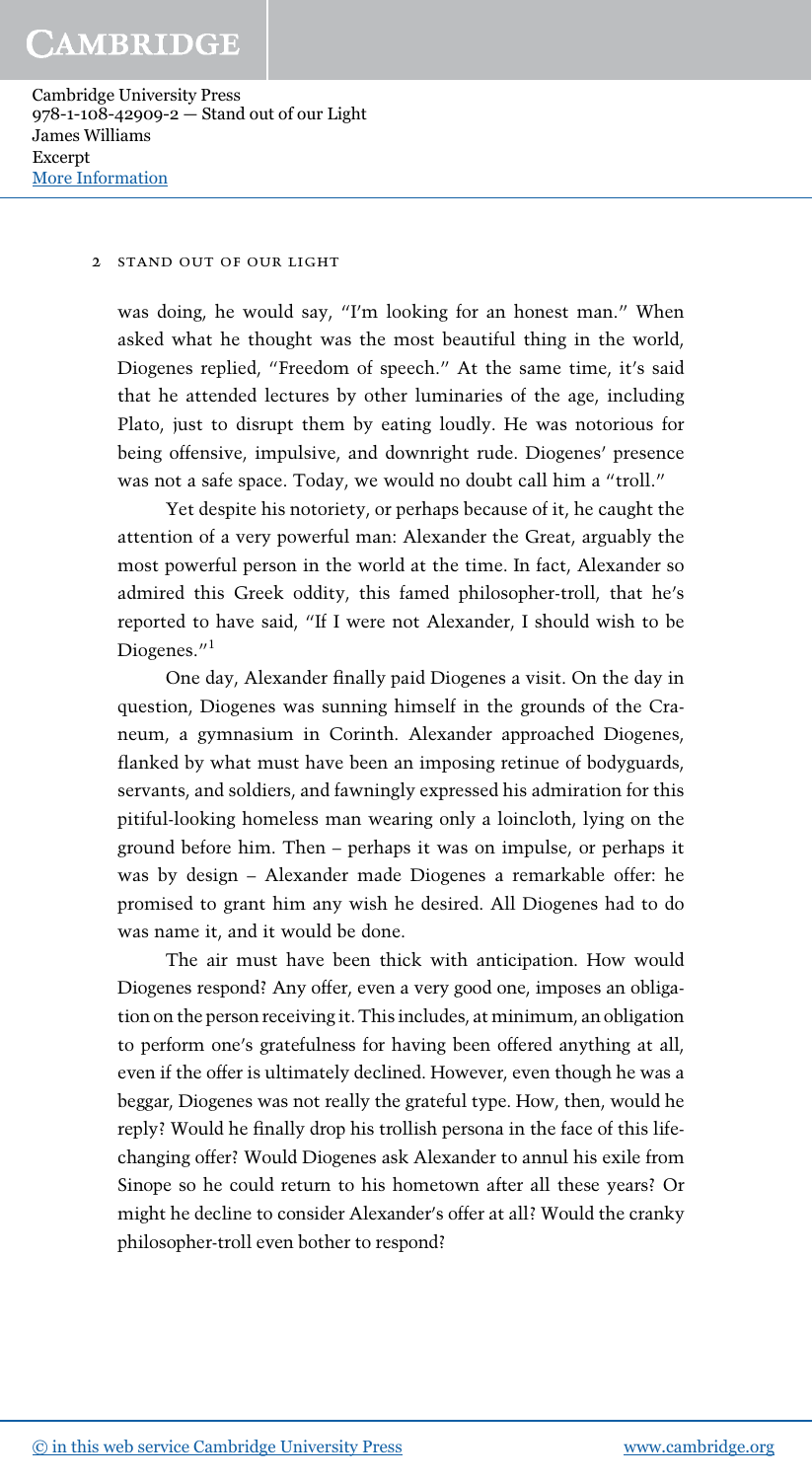## PHILOSOPHY FOR TROLLS 3

But Diogenes did respond. He looked up, gestured at Alexander, and barked, "Stand out of my light!"<sup>2</sup>

At the dawn of the twenty-first century, a new set of wondrous, designed forces – our information and communication technologies – has transformed human life. Our moment-to-moment experiences, our interactions with one another, the styles of our thoughts and the habits of our days now take their shapes, in large part, from the operation of these new inventions. Their inner workings are, for many of us, sufficiently obscure that they seem indistinguishable from magic; we are happy to be astonished by their novelty and power. And with our admiration comes a trust; that these inventions are, as their creators claim, built to follow *our* guiding lights, to help us navigate our lives in the ways *we* want them to go. We trust these wondrous inventions to be *on our side*.

In Alexander's offer to Diogenes we can detect a certain imperial optimism that is familiar to us from the way these young powers of our time, our digital Alexanders, have similarly come into our lives and offered to fulfill all manner of needs and wishes. Of course, in many ways they *have* fulfilled our needs and wishes, and in many ways they *have* been on our side. They have profoundly enhanced our ability to inform ourselves, to communicate with one another, and to understand our world. Today, with a thin plastic slab the size of my hand, I can chat with my family in Seattle, instantly read any Shakespeare play, or fire off a message to my elected representatives, regardless of where in the world I am.

And yet, as these new powers have become ever more central to our thought and action, we've begun to realize that they, like Alexander to Diogenes, have also been standing in our light, in a sense – and in one light in particular: a light so precious and central to human flourishing that without it all their other benefits may do us little good.

That light is the light of our attention. Something deep and potentially irreversible seems to be happening to human attention